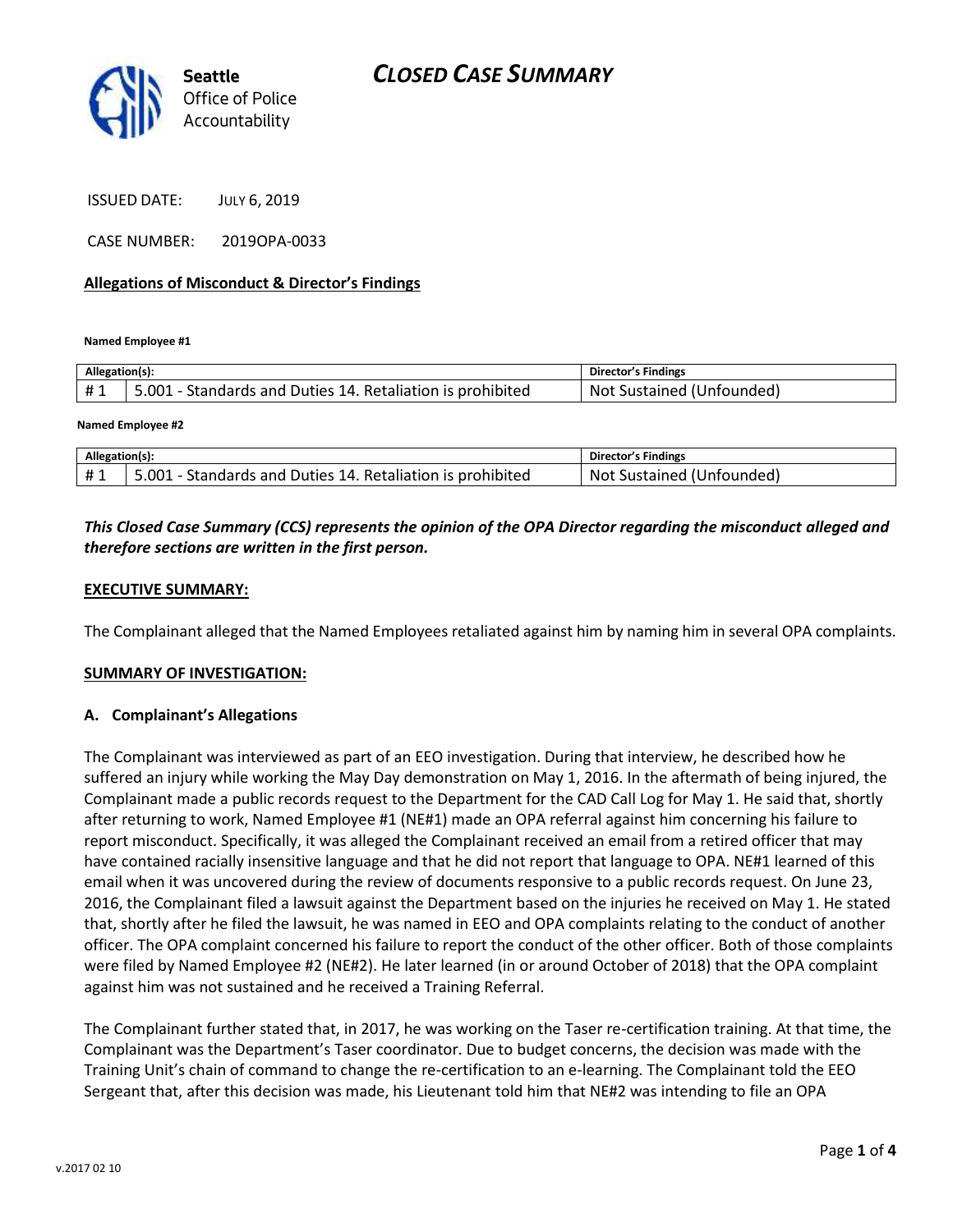

# *CLOSE CASE SUMMARY*

OPA CASE NUMBER: 2019OPA-0033

complaint against him. The Complainant contended that the Lieutenant told the Complainant that he convinced NE#2 not to do so. No complaint was filed.

In November of 2018, the Complainant was counseled by another Training Unit Lieutenant concerning the issues raised in the OPA complaint. The Complainant asserted that no one else in the unit received the training and that he felt that he was unfairly targeted.

Lastly, also in November of 2018, the Complainant recounted that he was teaching a Taser course when he heard a female Sergeant make what he believed to be an inappropriate statement. The Training Unit Lieutenant who counseled him concerning the OPA matter also overheard the statement but took no action. The Complainant contended that this demonstrated disparate treatment within the unit and he stated that it confirmed his belief that he was being targeted by members of the Department.

### **B. OPA's Investigation**

During its investigation, OPA interviewed the Complainant. The Complainant reiterated the complaint he made to the EEO Sergeant. He clarified to OPA that he believed that, in addition to the potential OPA complaint relating to his failure to complete the Taser re-certification, the Department retaliated against him in two other respects: first, even though he was the Taser expert for the Department, he was no longer asked to provide his analysis during Force Review Board (FRB) proceedings; and, second, he sought a job in the Intelligence Unit and did not get the position even though he completed a 30-day trial and no one else got the role as far as he knows.

OPA also interviewed the Named Employees and the Complainant's Lieutenant. The Lieutenant stated that he was unaware of the substance of the Complainant's lawsuit, as well as of the issues concerning the Complainant's failure to report misconduct by the other Training Unit employee. The Lieutenant recalled that the Complainant, who was the Taser instructor, did not complete the last quarter or so of the Taser re-certification. The Lieutenant stated that he understood that this was based on the Complainant's belief that the program was not going to continue because of budgetary reasons. The Lieutenant stated that he was not aware of anyone, including NE#2, who was seeking to file an OPA complaint against the Complainant for failing to complete this training.

NE#1 told OPA that, during the review of documents responsive to a public records request, an email was flagged for her consideration. As NE#1 described, the flagging of a document during a review of information responsive to a PDR request was not an uncommon occurrence. The email in question contained potentially unprofessional and racially insensitive comments. The email was sent to the Complainant by a retired officer. The Complainant, himself, did not make any statements that could be construed as violating policy. The primary substance of the email sent by the retired officer was the following:

> You hear about the officer shooting the black male who attacked him with a flag pole? Do we have anti-flag pole training? I think maybe we should have officers trained with Samurai training swords so we can defend ourselves against the flag pole attackers as long as they are white of course. I guess Martin Luther King's eternal words of wisdom mean nothing to the press or politicians and especially those screaming of racism. These fools still talk of different races. I hope we are invaded by aliens from space so we can finally decide that we are the human race.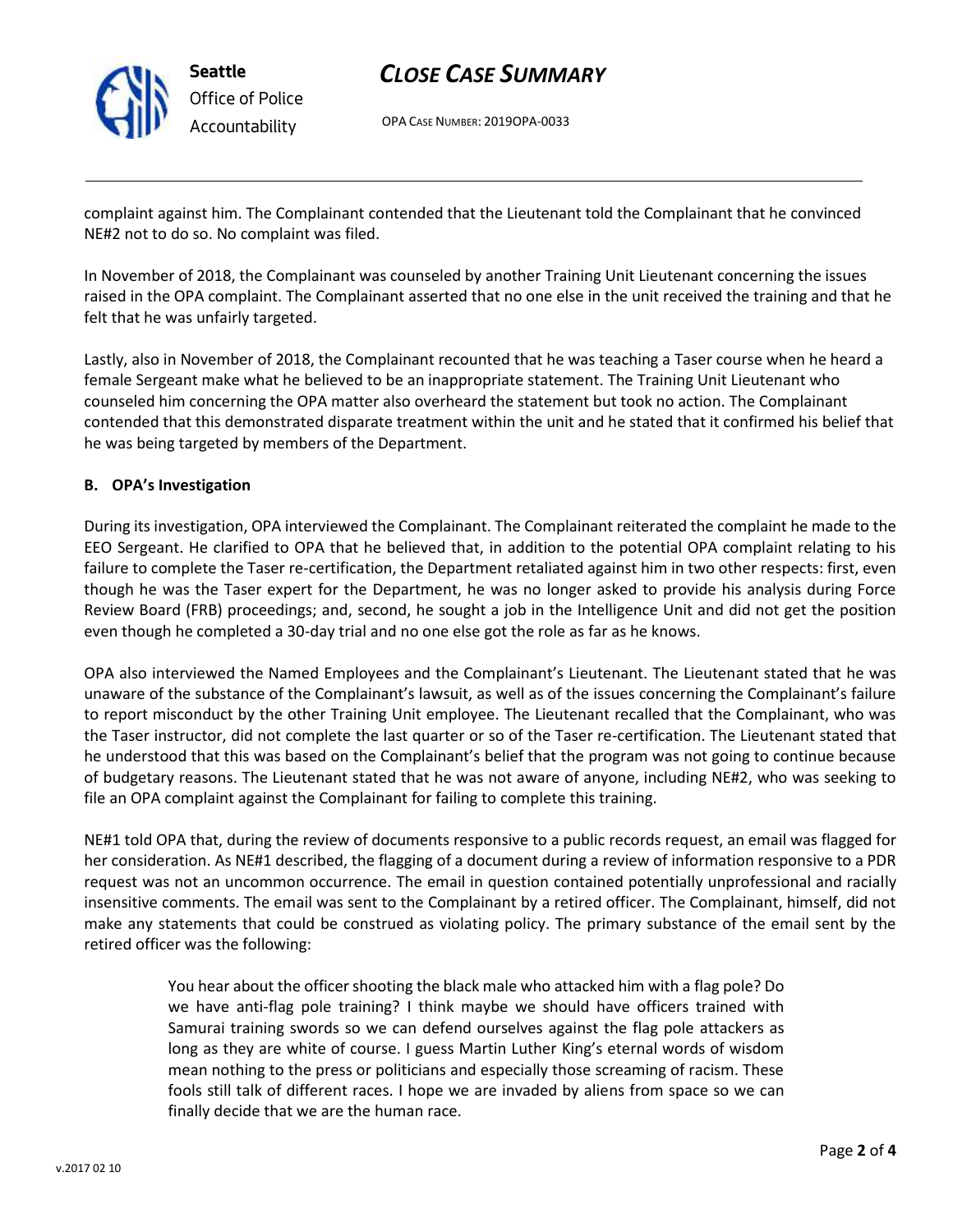

# *CLOSE CASE SUMMARY*

OPA CASE NUMBER: 2019OPA-0033

NE#1 stated that, because the Complainant did not report the potentially unprofessional comments set forth in the email, she referred that matter to OPA. NE#1 denied that the referral was purposed, in any respect, to retaliate against the Complainant. NE#1 indicated that she did not run this matter past NE#2. This complaint was ultimately closed by OPA a Contact Log with no adverse finding or disciplinary action taken against the Complainant. Notably, in an email sent to NE#1 by OPA informing her of the Contact Log classification decision, NE#1 responded: "Thank you. I think that is appropriate." NE#1 told OPA that she had no ill-will against the Complainant. NE#1 recounted that, during the mediation of his lawsuit against the Department, NE#1 spoke with the Complainant and told him that he was thought of highly by command staff. NE#1 recalled that, on a later occasion, the Complainant thanked her for her statement. NE#1 lastly stated that she was unaware of any of the other OPA referrals made concerning the Complainant by NE#2. NE#2 told OPA that she did not recall NE#1 making her aware of the email exchange that NE#1 referred to OPA. NE#2 confirmed that she made an OPA referral based on the Complainant's alleged failure to report misconduct engaged in by another Training Unit employee. NE#2 stated that a number of other Training Unit employees were called as witnesses and that two Training Unit supervisors were also named in OPA complaints relating to the same general incidents. She stated that this referral was not made to retaliate against the Complainant. NE#2 stated that she recalled discussing the Complainant's failure to complete the Taser re-certification training. She stated that there may have been a discussion concerning whether the Complainant's failure to do so was intentional or a mistake. However, NE#2 said that she did not have an intent to file an OPA complaint against the Complainant. NE#2 denied ever engaging in retaliation against the Complainant for any reason, including based on his filing of a lawsuit against the Department. With regard to the lawsuit, NE#2 asserted that it was the Complainant's right to proceed in that fashion and that this did not impact her decision-making or actions.

### **ANALYSIS AND CONCLUSIONS:**

## **Named Employee #1 - Allegations #1** *5.001 - Standards and Duties 14. Retaliation is prohibited*

SPD policy precludes its employees from engaging in retaliation. (SPD Policy 5.001-POL-14.) SPD employees are specifically prohibited from retaliating against a person who engage in activities including, but not limited to, "oppos[ing] any practice that is reasonably believed to be unlawful or in violation of Department policy" or "who otherwise engages in lawful behavior." (*Id*.) Retaliatory acts are defined broadly under SPD's policy and include "discouragement, intimidation, coercion, or adverse action against any person. (*Id*.)

Based on OPA's investigation, there is insufficient evidence in the record to establish that either NE#1 or NE#2 retaliated against the Complainant.

With regard to the email exchange that was referred to OPA by NE#1, the email did include language that was potentially unprofessional and had racial undertones. While the Complainant was only a recipient of the email, he still arguably had a responsibility to report its content. As such, NE#1 acted consistent with her responsibility as a mandatory reporter when she referred this matter to OPA and it cannot be demonstrated that this was retaliatory. Similarly, NE#2's OPA referral concerning the Complainant's purported failure to report misconduct was also supported by policy. Again, there is no evidence that this was, instead, retaliatory. Moreover, the Complainant was, in fact, the primary subject of the training he received in November 2018. Indeed, this was done consistent with the